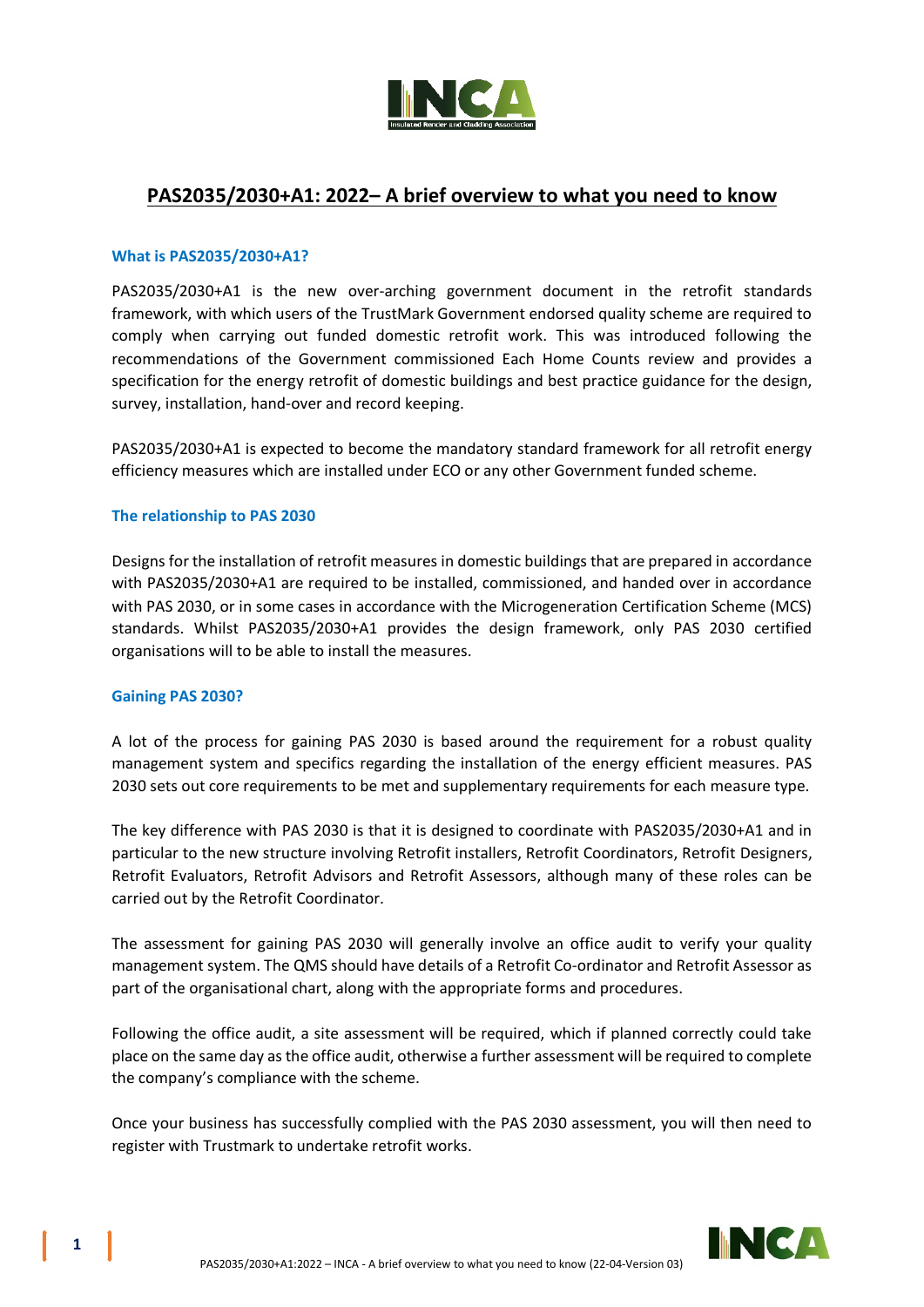## **The Retrofit roles.**

*PAS Process Overview*



# *The Retrofit Coordinator*

The role of the Retrofit Coordinator is one of the responsibilities of overseeing a project from inception to completion including all advice given. Within this remit the Retrofit Coordinator is responsible for the following:

- The risk assessment.
- Medium-Term Improvement Plan.
- The dwelling assessment.
- The retrofit design.
- Installation.
- Post-completion and evaluation.
- Claiming compliance with PAS2035 lodging projects in data warehouses via TrustMark

A critical element of PAS2035/2030+A1 is the risk assessment carried out by the Retrofit Coordinator on the dwelling to identify the level of risk associated with the retrofit, with grades given on the overall risk from A (low), B (medium) and C (high). The level of risk for the scheme will dictate the level of competency required by other roles and also the requirement for greater design input from a system designer.

*Please see the section regarding Risk Assessment Pathways.*

# *The Retrofit Assessor*

The Retrofit Assessor is responsible for the assessment of the buildings in-line with the identified risk path identified by the Retrofit Coordinator.

Whole dwelling assessments, which will include ventilation assessments will be recorded and issued to the Retrofit Coordinator and Retrofit Designer along with any Standard Assessment Procedure (SAP), Reduced Data Standards Assessment Procedure (RDSAP) or Passive House Planning Package (PHPP). The Retrofit Assessor will also be responsible for producing a full photographic record of the building features and any potential identifiable defects.

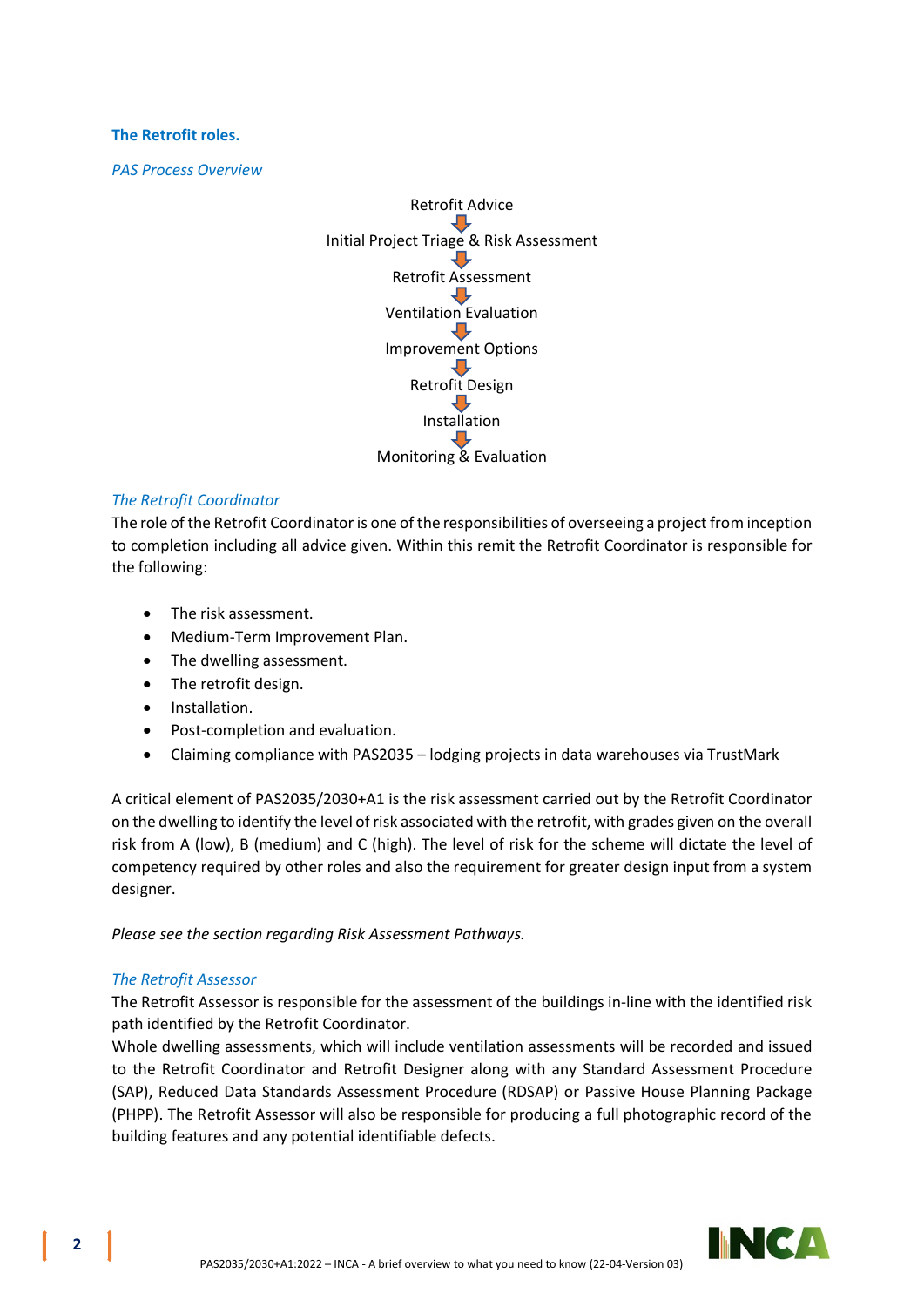When EWI is a potential energy efficiency measure to be installed, the Retrofit Coordinator should ensure the exact construction through the wall is established to enable accurate U-Value calculations. For pre-1919 built properties, it is advisable to undertake a historical building checklist.

# *The Retrofit Designer*

The Retrofit Designer is responsible for the preparation of the package of information regarding the energy efficiency measures and their interrelationship, which are going to be installed in a building in order to achieve the specified efficiency targets.

Depending upon the risk path assessment, then the mandatory competency requirements for the Retrofit Designer will alter. The retrofit design is to be reviewed by both the Retrofit Coordinator and Retrofit Installer prior to installation.

## *The Retrofit Evaluator*

The Retrofit Evaluator is a person qualified to monitor and evaluate the effectiveness of the measures installed and the overall retrofit project. The monitoring has three levels: basic, intermediate and advanced and the level of monitoring required will be determined by the client and the Retrofit Coordinator, if they believe the intended outcomes are not being achieved.

## **How are projects delivered under PAS2035/2030+A1?**

PAS2035/2030+A1 specifies requirements for retrofit of dwellings, including:

- assessment of dwellings for retrofit.
- identification and evaluation of improvement options (energy efficiency measures, or EEMs).
- design and specification of EEMs (whether individual measures or packages of multiple measures)
- monitoring and evaluation of retrofit projects.

The Retrofit Installer is expected to deliver the installation of the energy efficiency measure in accordance with PAS2035/2030+A1 and in doing so will now have to coordinate all information through a Retrofit Coordinator.

The diagram below shows the interaction between the parties under PAS2035/2030+A1.



*Diagram is taken from the British Standards Institute document PAS 2030:2019.*

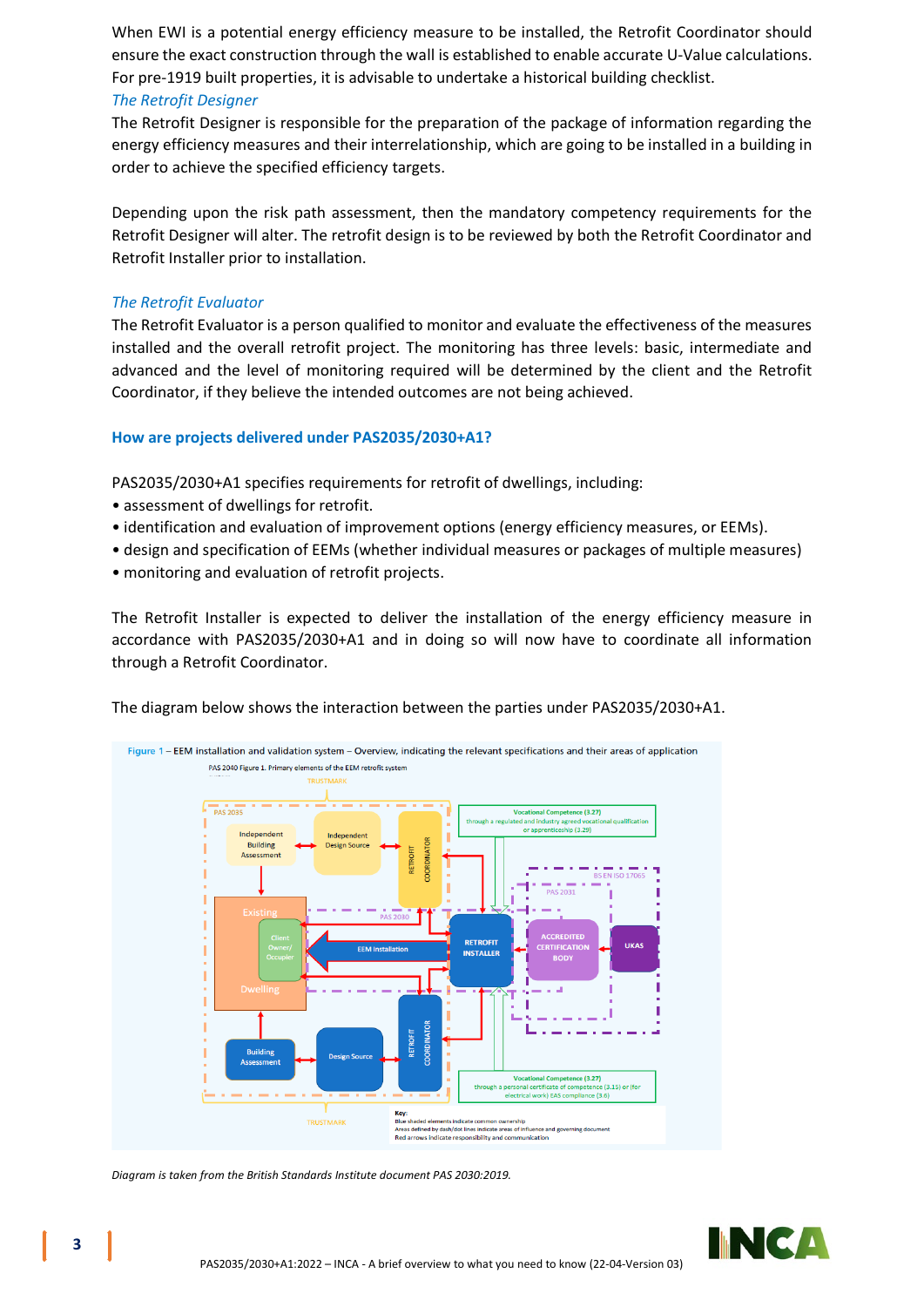# **What are some of the key points to know being a Retrofit Installer?**

It is important to familiarise yourself with PAS 2030: (B4 Measure BFM.4 External Wall Insulation). This sets out the following criteria's:

- Additional installation requirements.
- Pre-installation building inspection requirements.
- Inspector competence.
- Operative competence.
- Provision of information in respect to external wall insulation.

# *Additional installation requirements*

The Installer shall ensure that the methods used for the installation of external wall insulation (EWI) products or systems are as recommended by the system supplier and in accordance with the relevant retrofit design and incorporated in the installation method statement.

# *Pre-installation building inspection requirements.*

To ensure that a full pre-installation assessment has been carried out by a competent person (as defined the relevant table in PAS 2030). That all designs have been produced in accordance with the PAS and any identified non-compliance has been officially notified to the Retrofit Coordinator.

# *Inspector competence.*

As defined within PAS 2030 as holding a regulated and industry agreed, vocational qualification or apprenticeship, or a personal certificate of competence relating to the measure.

## *Operative competence*

As defined within PAS 2030 as holding a regulated and industry agreed, vocational qualification or apprenticeship, or a personal certificate of competence relating to the measure.

For each installation task to be undertaken, the installer shall employ or subcontract at the particular location, at least one vocationally competent operative. For each installation, the vocational competence ratio shall be determined by the installer in relation to the:

a) range, scale, geographical spread, and complexity of the work being undertaken; and

b) supervision and experience of the individual that meets the vocational competence requirements for the relevant tasks and the relative experience of the operatives being supervised; but shall not be less than one qualified operative per team of 4 (1 qualified to 3 non-qualified), at the specified installation location at any time.

# *Provision of information in respect to external wall insulation.*

The Retrofit Installer will be responsible to the measure specific information including user/maintenance manuals, compliance certification and warranties/guarantees, and the explaining of the above in person to the homeowner / occupier.

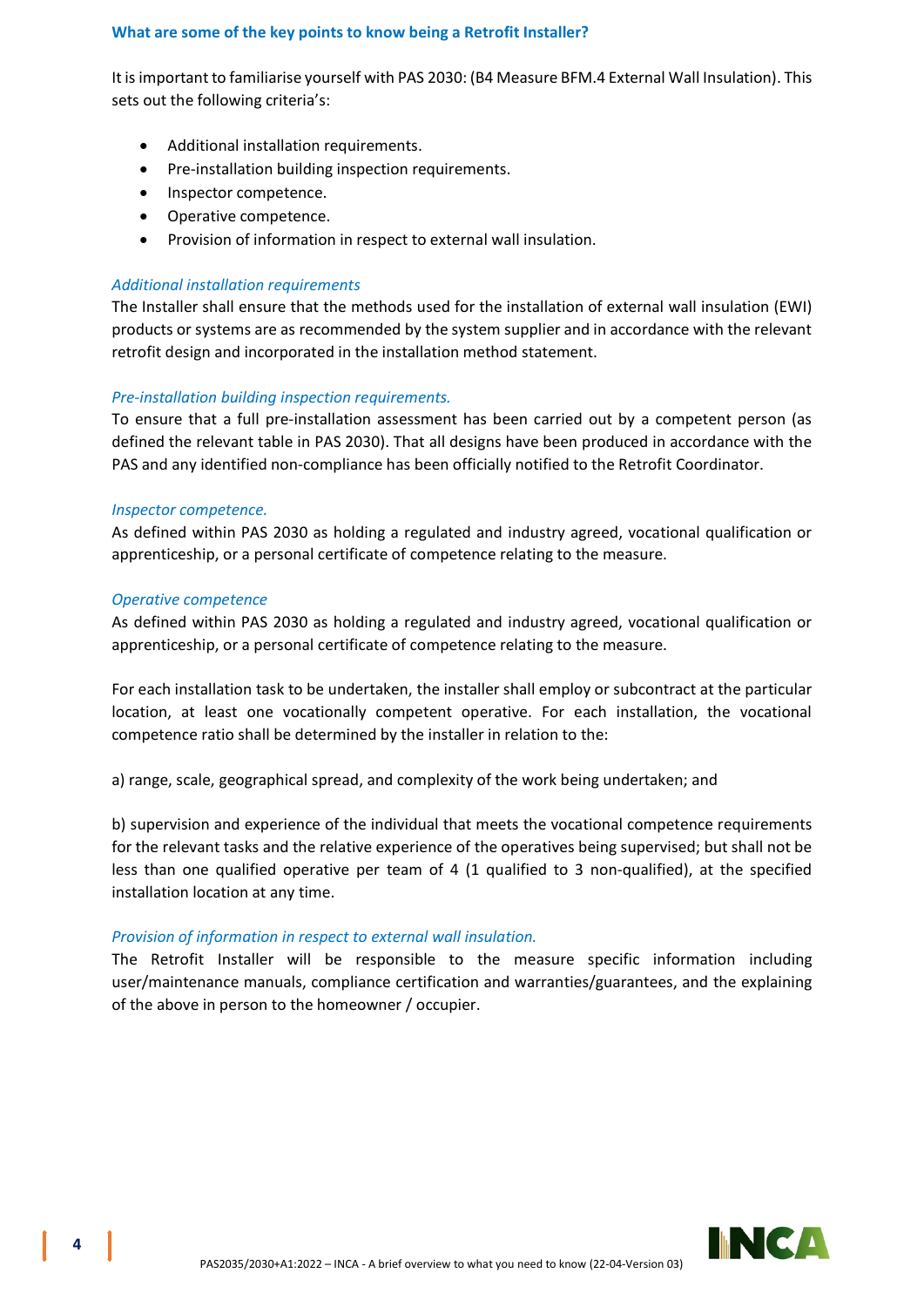#### **Interaction Map**

Under PAS2035/2030+A1 the Retrofit Coordinator is responsible for the whole process, with all roles reporting into them. Within the various retrofit roles, there are important connected roles for production and sharing of information and data. The Retrofit Coordinator reports into the client and currently can be employed by the client or the Retrofit Installer. It is also possible for the Retrofit Coordinator to assume some of the other roles depending upon the risk assessment path.

With System Designers their responsibilities are mainly with the Retrofit Designer and the Retrofit Installer. It is possible that the client will have preference as to the System Designer they wish to use and therefore communication channels may exist, but the PAS2035/2030+A1 interaction map graphic below helps with the understanding of the main relationships



## **Risk Assessment Pathway**

The risk assessment determines which of three paths a PAS project will be required to undertake.

| Path A (low risk)    | This is for simple projects involving very few measures, such as a single<br>domestic low-rise property with EWI.                                              |
|----------------------|----------------------------------------------------------------------------------------------------------------------------------------------------------------|
| Path B (medium risk) | This is for projects with more stringent requirements, such as multi-measure<br>schemes. Path B would be the most common path for EWI.                         |
| Path C (high risk)   | This if for projects involving high-rise, protected buildings or large schemes<br>that require significant management, which involved the most technical risk. |

The risk assessment takes into account a number of elements based upon a point scoring system such as:

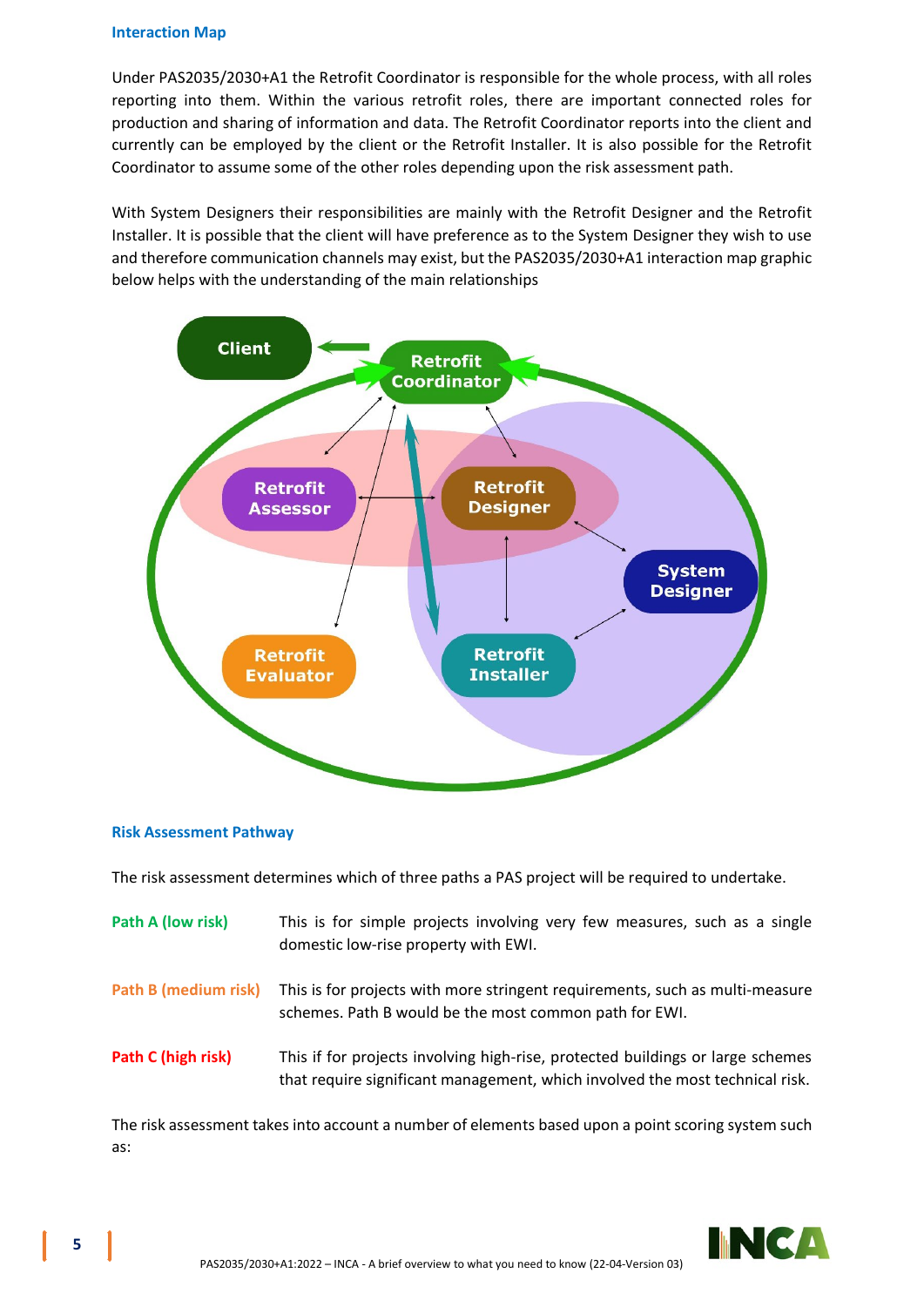- The number of dwellings to be improved.
- The number of measures per dwelling
- The inherent technical risk for the measure (or highest risk measure if multi-measure, see below Table 1)
- The highest risk combination of measures.
- The construction and built form.

From all the data gathered on the scheme, the Retrofit Coordinator will decide upon the risk Assessment path.

Table 1 – Inherent Technical Risks – All Measures

| Table 1 Inherent technical risks of FFM          |                |                                                      |  |  |
|--------------------------------------------------|----------------|------------------------------------------------------|--|--|
| Internal solid wall insulation (IWI)             | з              | Passive stack ventilation                            |  |  |
| External solid wall insulation (EWI)             | $\overline{2}$ | Single-room heat recovery ventilators                |  |  |
| Cavity wall insulation                           | $\overline{2}$ | Decentralized mechanical extract ventilation         |  |  |
| Party cavity wall insulation                     |                | Centralized mechanical extract ventilation           |  |  |
| Loft insulation (between and over joists)        | 2              | Positive input ventilation                           |  |  |
| Loft insulation between/under/over rafters       | 2              | Mechanical ventilation with heat recovery            |  |  |
| Flat roof insulation 3 Radiator reflector panels |                | Room in roof insulation (all elements)               |  |  |
| District / communal heating - connection         |                | Floor insulation (solid or suspended)                |  |  |
| District / communal heating - heat meters        |                | Hot water cylinder insulation 1 Air source heat pump |  |  |
| Primary pipework insulation                      |                | Ground source heat pump                              |  |  |
| Draught-proofing / air-tightness measures        |                | Biomass boiler                                       |  |  |
| New or replacement windows                       | 1.             | Micro combined heat and power                        |  |  |
| New or replacement external doors                |                | Solar photovoltaics                                  |  |  |
| Boiler replacement                               | 2              | Micro wind-power                                     |  |  |
| New central heating system                       | 2              | Micro hydro-power                                    |  |  |
| Replacement of electric storage heaters          |                | Solar water heating                                  |  |  |
| New warm air heating                             | 2              | Energy efficient lighting                            |  |  |
| Heating and hot water controls                   | 1              | Energy efficient appliances                          |  |  |
| Flue gas heat recovery                           | 2              | Park home insulation                                 |  |  |
| Intermittent extract ventilation                 |                | Other EEMs, including innovations                    |  |  |

If the installer operates under an industry quality assurance scheme that is compliant with cause B.6 of PAS2035. This allows for the technical inherent risk score in table 1 to be reduce by a value of 1.

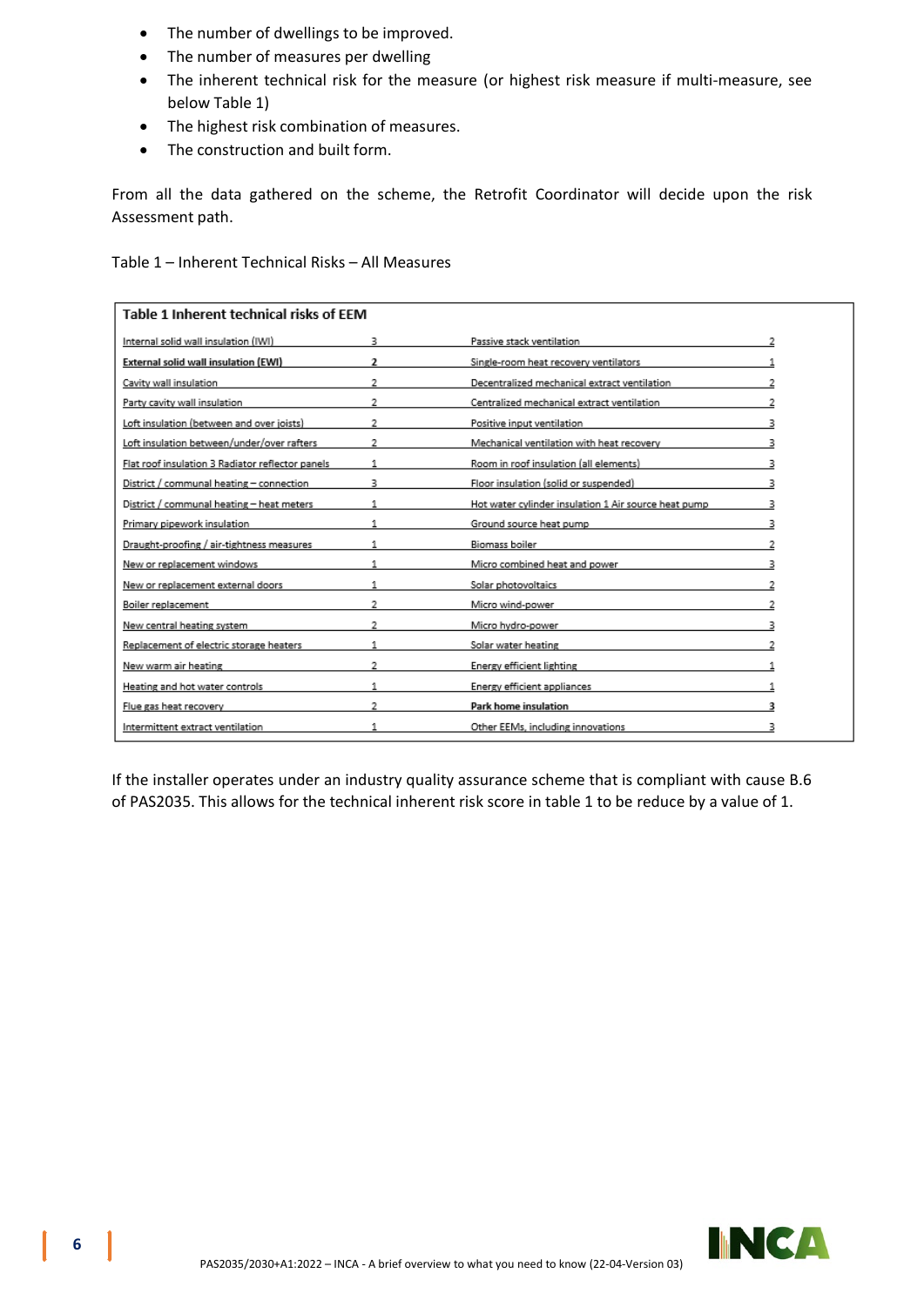As part of the risk assessment the interaction with other measures to be installed have to be taken into account. The figure below is based purely on external wall insulation and its interaction with other measures.



# PAS2035 - External Wall Insulation Assessment Pathway - Interaction Matrix

**How will this affect your business?**

There is a cost for the assessment and maintaining of PAS 2030; however, to install retrofit energy efficiency measures this is necessary. There is no direct cost with regard PAS2035/2030+A1 but indirect costs due to the framework compliance can be expected.

The requirement of 1 in 4 operatives having a qualification which would be at a level of NVQ level 2 Boarder or Finisher does carry a cost as well as time. The demand for more compliance, paperwork, record keeping and specifically working with the Retrofit Coordinator and others could require extra personnel as a business.

Depending upon the scheme itself, the costs of the Retrofit Coordinator etc would have to be included within the original tender from the Retrofit Installer.

For the more medium to large scale businesses within the retrofit of external wall insulation industry, the compliance with PAS2035/2030+A1 really should not propose too many issues. For the smaller installers, the requirement for qualifications, record keeping and the greater reliance on administrative processes and procedure could be an issue.

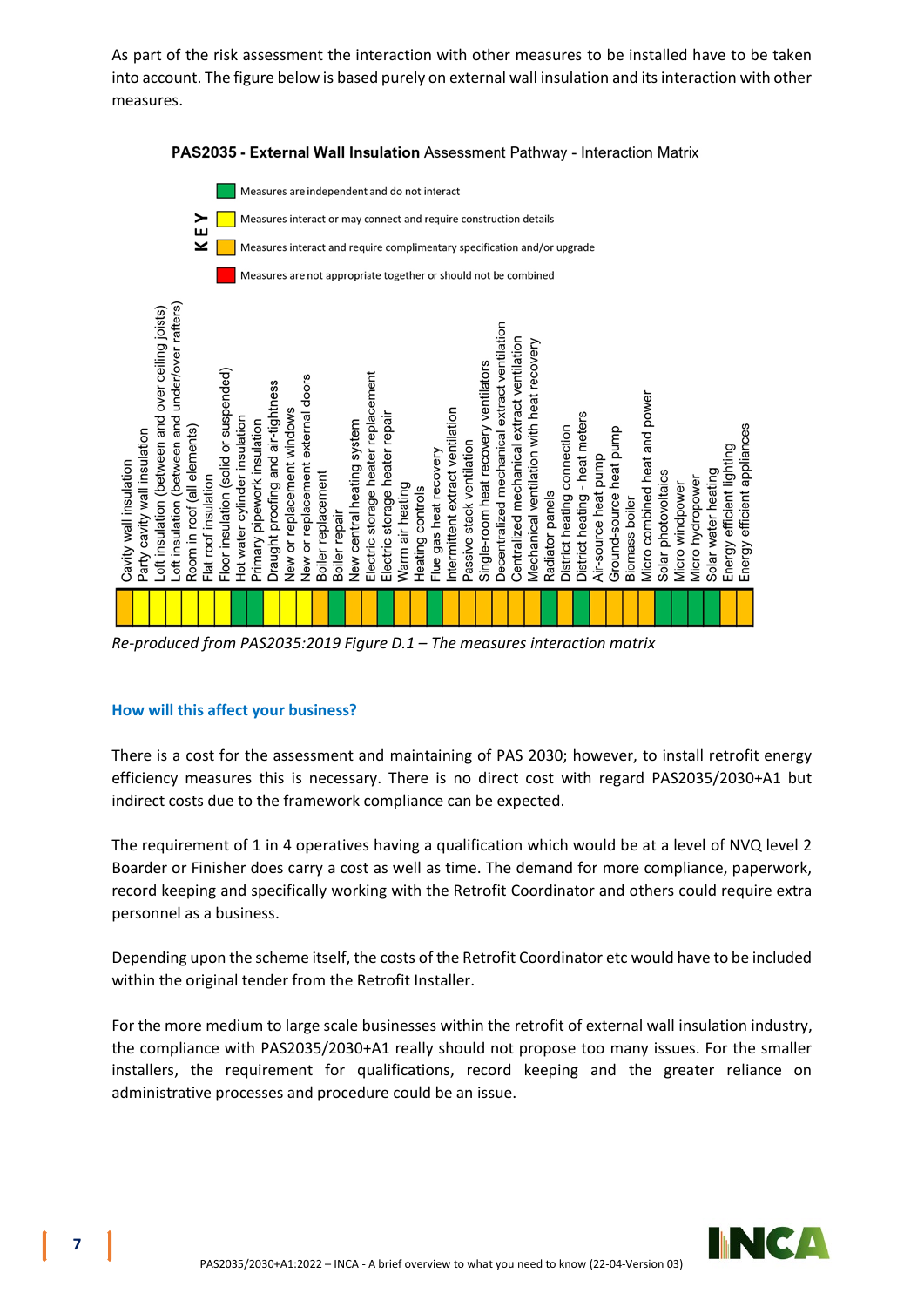# **What responsibility is there for system designers?**

The PAS2035/2030+A1 framework is about responsibility, compliance, and data. It is therefore important to know that each scheme will require a full set of specifications, details, and calculations. PAS2035/2030+A1 also focuses on thermal bridging, and it is important that system designers familiarise themselves with the document *['External wall insulation specification for weathering and](https://www.inca-ltd.org.uk/wp-content/uploads/2019/09/External-wall-insulation-specification-for-weathering-and-thermal-bridge....pdf)  [thermal bridge control – guide. May 2019,](https://www.inca-ltd.org.uk/wp-content/uploads/2019/09/External-wall-insulation-specification-for-weathering-and-thermal-bridge....pdf)'* as this document is referenced in PAS2035/2030+A1.

If the design conforms to the Green cold bridge details, then there is no change to the risk group, if however, the amber cold bridge detail is to be adopted then the risk profile increases by one point.

There is a requirement to produce site specific supporting data for wind loadings, fixings requirements and condensation analysis.

PAS 2030 states that '*All work is carried out in accordance with the site-specific retrofit design, drawings and method statement and that work is not permitted to progress unless copies of the sitespecific specification documentation are accessible at location and all operatives are aware of the content and requirements relevant to their designated activities.*

*The system and all detailed interfaces with other parts of the dwelling or other planned EEMs to be undertaken in a manner and sequenced such, that all measures are fully effective, with optimized performance and junctions that are safe, durable, and fully weatherproof for all expected exposure conditions. e.g., interface between EWI system and planned replacement windows; and*

*Whether or not specifically required by the retrofit design, the items listed in i to viii below are given particular attention with regard to the efficacy and durability of the detail especially concerning the management and exclusion of moisture and/or the risk of surface/interstitial condensation or rising damp. Mastic sealants shall always be supported by a primary seal below, and all details shall be fully weatherproof:*

- *i. System base detail (including below dpc).*
- *ii. Interfaces with roofs at eaves and verges (where metal or plastic cappings and trims shall not be used); unless these are detailed within the document 'External Wall Insulation Specification for Weathering and Thermal Bridge Control;' (this means that verge trims can now be used, but only if the installation complies with the aforementioned detail).*
- *iii. Window/door reveals/heads.*
- *iv. System/cill interfaces (incl. overhang requirements/weepholes/thermal movement).*
- *v. Surface fixtures (structurally sound).*
- *vi. Penetrations through the system.*
- *vii. Interfaces with roof soffits, flat roofs, conservatory roofs etc.; and*
- *viii. Detailing and sealing around vents/flues, meters, and other heating related structures/pipework.*

*All weather seals at the interface between EWI systems and other structures/finishes are installed with particular attention given to the soundness/cleanliness of contact surfaces, continuity and effectiveness around corners, bond to surfaces and the durability of the water seal.*

*All details are installed to minimize the risks of thermal bridging, removing/relocating/extending to allow continuity of insulation in all cases e.g., rooflines, meter boxes, pipework, flues, ducts.'*  Any proposed variations on the project, which have an impact of the EWI system must be referred back to the system designer to confirm in writing or by the re-issue of a detail drawing.